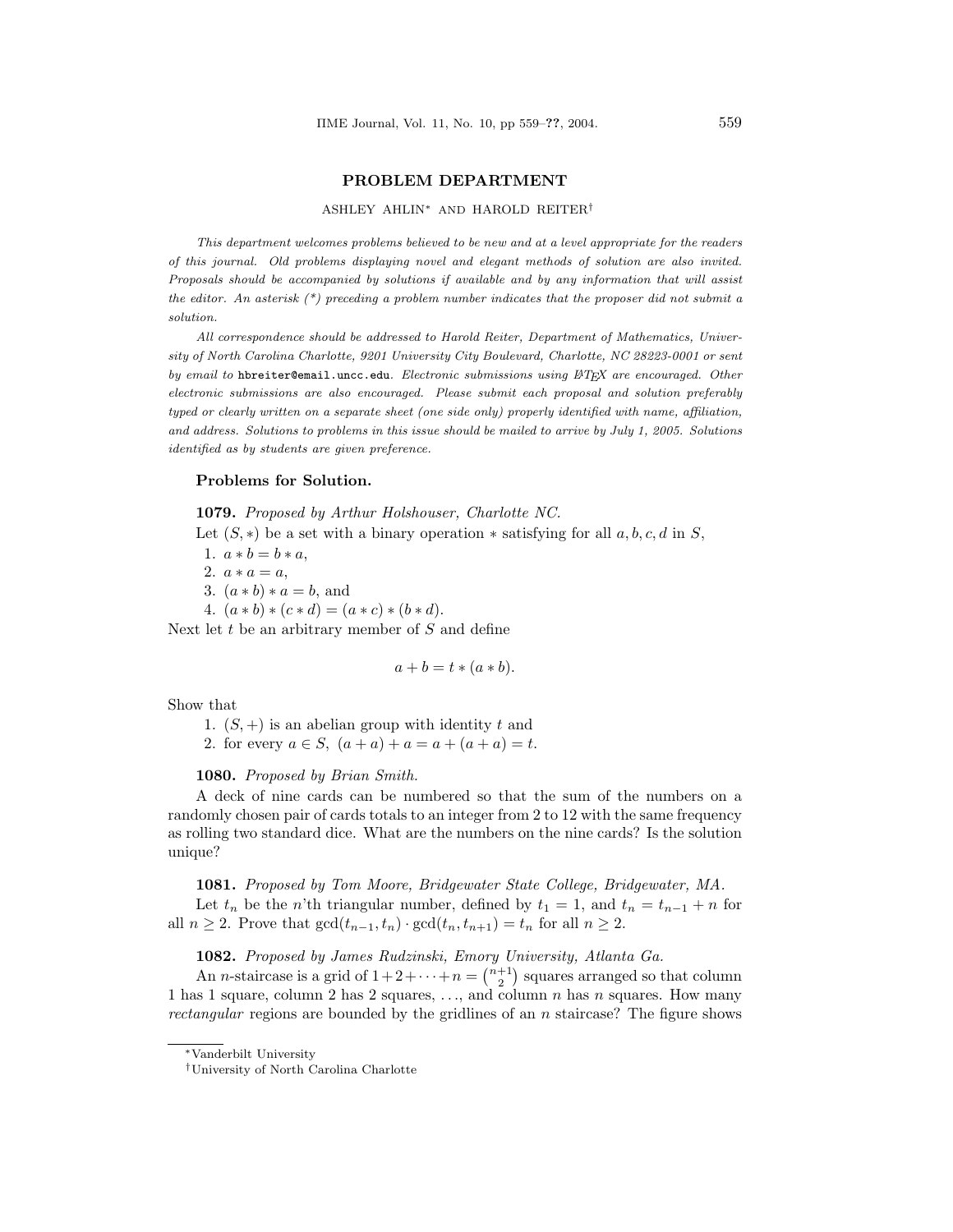a 5-staircase.



1083. Proposed by Brian Smith.

Let N denote a positive integer. Find the number of solutions of  $a + b + c = N$ with  $a < b < c$ , where  $a, b$ , and c are positive integers.

1084. Proposed by Ayoub B. Ayoub, Pennsylvania State University, Abington College, Abington PA.

Given triangle ABC, isosceles right triangles ACP and CBQ are constructed, external to  $\triangle ABC$ , with right angles at P and Q. Prove that if O is the midpoint of AB, then ∠POQ is also a right angle and  $\triangle POQ$  is isosceles.



1085. Proposed by Ovidiu Furdui, Western Michigan University, Kalamazoo, MI. Let  $(I_m)_{m \in N}$  be the sequence defined by:

$$
I_m = \int_0^1 \frac{x^{2m} e^{\arctan x}}{\sqrt{1 + x^2}} dx;
$$

- a. Find a recurrence relation for  $I_m$ .
- b. Evaluate  $\lim_{m\to\infty} mI_m$ .

1086. Proposed by Nathan Bronson, Chapel Hill, NC.

A and  $B_1$  are tangent circles of radius 1, both tangent to a line as shown.  $B_{i+1}$  is a circle tangent to A,  $B_i$ , and the line for all  $i \geq 1$ . The interior of no circles overlap.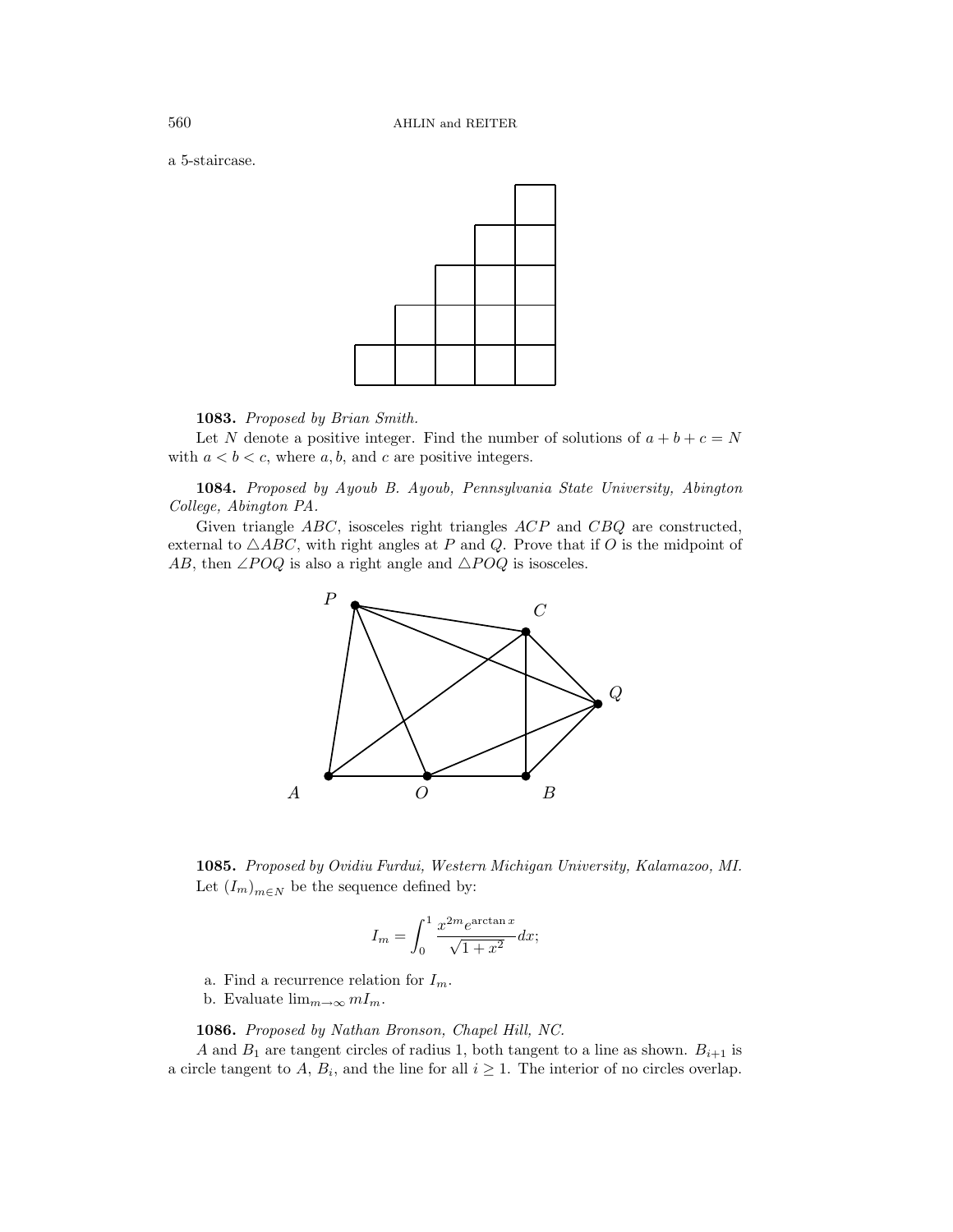What is the sum of the areas of all  $B_i$ ,  $i \geq 1$ ?



1087. Proposed by Yuri Godin, University of North Carolina Charlotte. Let

$$
A = \left(\begin{array}{rrr} 0 & 1 & 0 \\ 0 & 0 & 1 \\ 0 & 0 & 0 \end{array}\right).
$$

Does there exist a square matrix B such that  $B^2 = A$ ?

1088. Proposed by Ben Klein, Davidson, NC.

- Let L be the line segment from  $(0, 1/2)$  to  $(1, 1)$ . Fix a positive integer n and let •  $x_k = k/n$  for  $0 \leq k \leq n$ ,
	- $P_k$  be the point on L with x-coordinate  $x_k$ ,
	- $R_k$  be the region bounded above by  $L$  and below by the unique parabola that passes through the points  $P_{k-1}, P_k$ , and  $M_k = ((x_k + x_{k-1})/2, 0)$ , and
	- $A_n$  be the sum of the areas of the  $R_k$ 's.

Find  $\lim_{n\to\infty} A_n$ .

1089. Proposed by Ayoub B. Ayoub, Pennsylvania State University, Abington College, Abingtion PA.

Let  $ABC$  be a triangle with an interior point P, and let segments  $AD, BE$  and  $CF$  be the cevians through P. Let  $A', B'$  and  $C'$  be the midpoints of the sides  $BC, CA$ and AB, respectively. From  $A', B', C'$  three cevians  $A'D', B'E', C'F'$  are drawn in triangle  $A'B'C'$  such that  $A'D'||AD, B'E'||BE$  and  $C'F'||CF$ . Show that

- i.  $A'D', B'E', C'F'$  meet at a point (call it P')
- ii.  $PP'$  is divided internally by the centroid G of triangle  $ABC$  in the ratio 2 : 1.
- iii. In the special case when  $AD, BE$  and  $CF$  are the altitudes of triangle  $ABC$ , the line  $PP'$  becomes Euler's line.

1090. Proposed by Robert Gebhardt, Hopatcong, NJ. Find the exact value of

$$
\sum_{n=1}^{\infty} \frac{n^2(n+2)^2}{(n+1)^6} = \frac{9}{64} + \frac{64}{729} + \frac{225}{4096} + \cdots
$$

1091. Proposed by Stanislav Molchanov, University of North Carolina Charlotte, Charlotte, NC.

A regular tetrahedron can be built using six pencil-sized cylinders. When this is done, each of the cylinders touches exactly four of the other cylinders. Is it possible to position six pencil-shaped cylinders so that each one touches the other five?